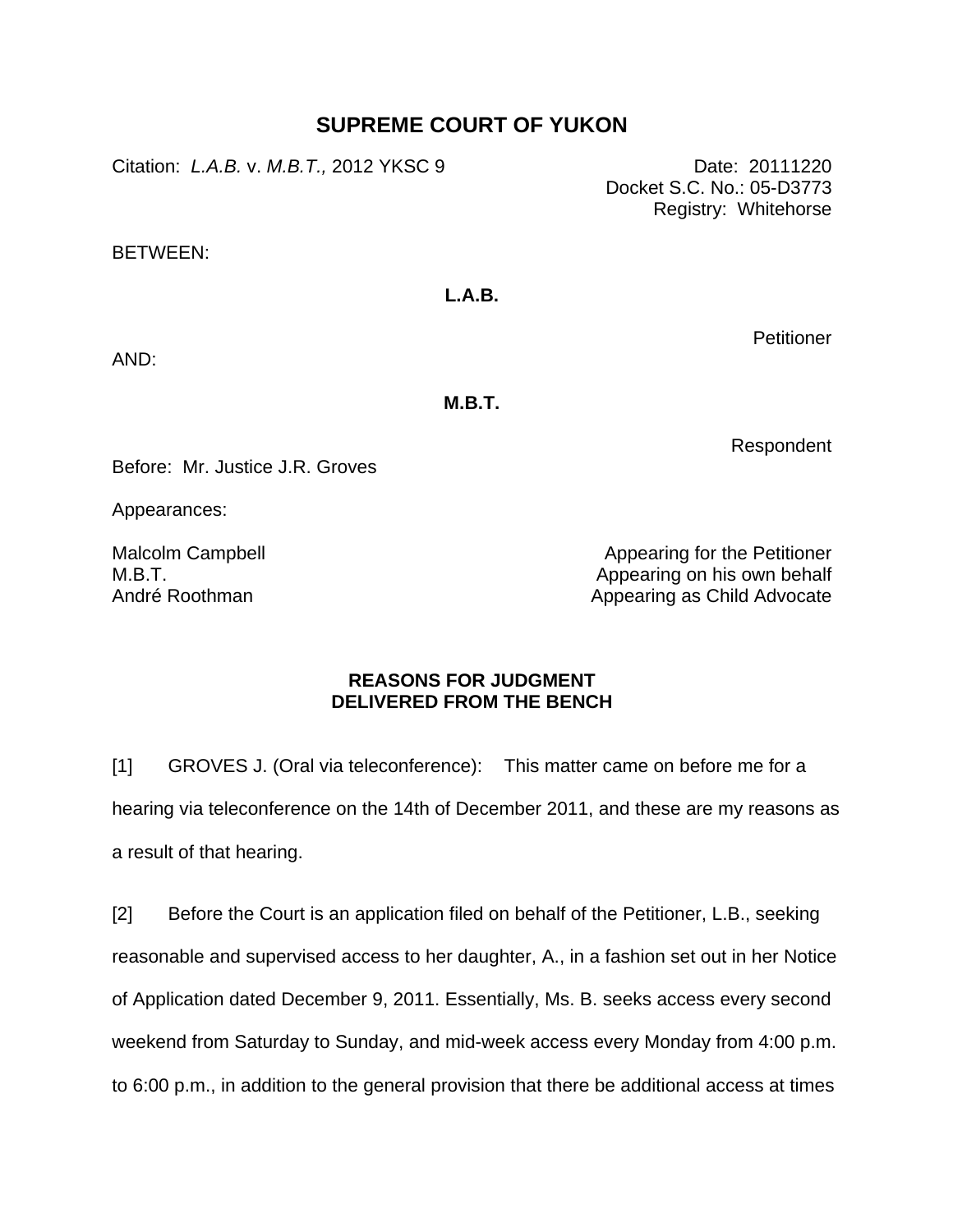agreed to between the parties.

[3] This matter was before me because of what transpired while I was in Whitehorse for a trial of the custody and access issue concerning this child in June of 2011. As a result of what transpired in June of 2011, I granted an order on the 6th of June 2011, and paragraph 4 of that order reads as follows:

> L.B. shall not bring any further applications with respect to this matter, including setting this matter down for trial, without first providing an Affidavit with an attached letter from a medical practitioner stating that L.B. is capable of representing herself or capable of instructing counsel with respect to court proceedings.

This was, as one can appreciate, a somewhat unusual order and, as I commented to counsel for Ms. B. at the hearing last week, that in my over 11 years experience as a presider in Supreme Court, in British Columbia, at least, I have never seen such bizarre behaviour in a courtroom as was experienced when Ms. B. appeared in front of me in Whitehorse on the week of June 6, 2011.

[4] That being said, I have reviewed the affidavits filed in support of Ms. B.'s application today, including her affidavit and the affidavit of Cheryl Olson, and I am satisfied that Ms. B. has the ability to instruct counsel. I have specifically reviewed the report of Robin Routledge, who is a psychiatrist in Duncan. I agree with counsel for Mr. T. that much of Dr. Rutledge's factual determinations are based on the self reporting of Ms. B., but I accept his evidence as a medical expert that Ms. B. is at least capable of instructing counsel, and I will proceed with the application, having made that preliminary determination.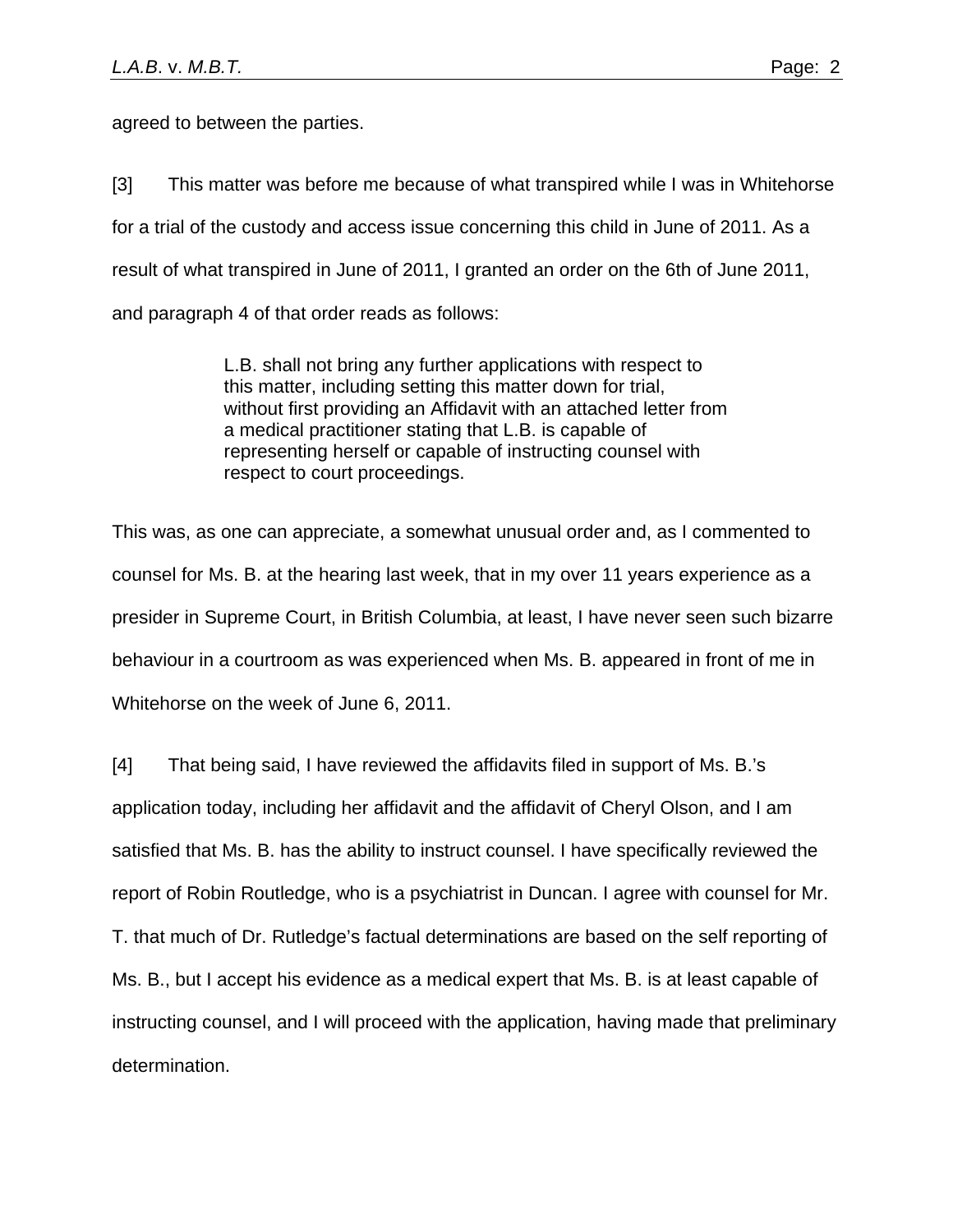[5] Turning to the substance of the application, which is an application for specified, unsupervised access, I still have significant concerns, despite the medical evidence, about the stability of Ms. B. I have these concerns because of what I experienced as the outburst in court in June of 2011. Additionally, there appears to have been a number of criminal charges resulting from what appears to be actions in the courthouse in Whitehorse on the day I made my order, and also from contacts with members of the RCMP in Haines Junction which, though counsel for Ms. B. says are charges which are likely to be stayed, are nonetheless actions which at least gave rise to charges, and they appear to be somewhat anger or rage-related allegations.

[6] Finally, I have before me in the affidavit of Mr. T. a number of what are called Facebook postings, and these postings have purportedly been authored by Ms. B., and certainly not denied by her in any materials, are suggestive of propensity towards violence and a propensity towards violence with a gun.

[7] I accept what is said by counsel for Ms. B. that many of these actions are historical, having happened in June or July of 2011, but, nonetheless, there is no evidence before me as to what, if any, actions Ms. B. has taken since her behaviour in court, since her behaviour which resulted in the criminal charges, and since her behaviour noted in her postings on Facebook, which would give any comfort to the Court that the underlying issues Ms. B. deals with or is dealing with have in any way been treated or modified or resolved.

[8] With any custody or access application, the test is not what is good for the parent; the test is what is in the best interests of the child. Based on what I have seen of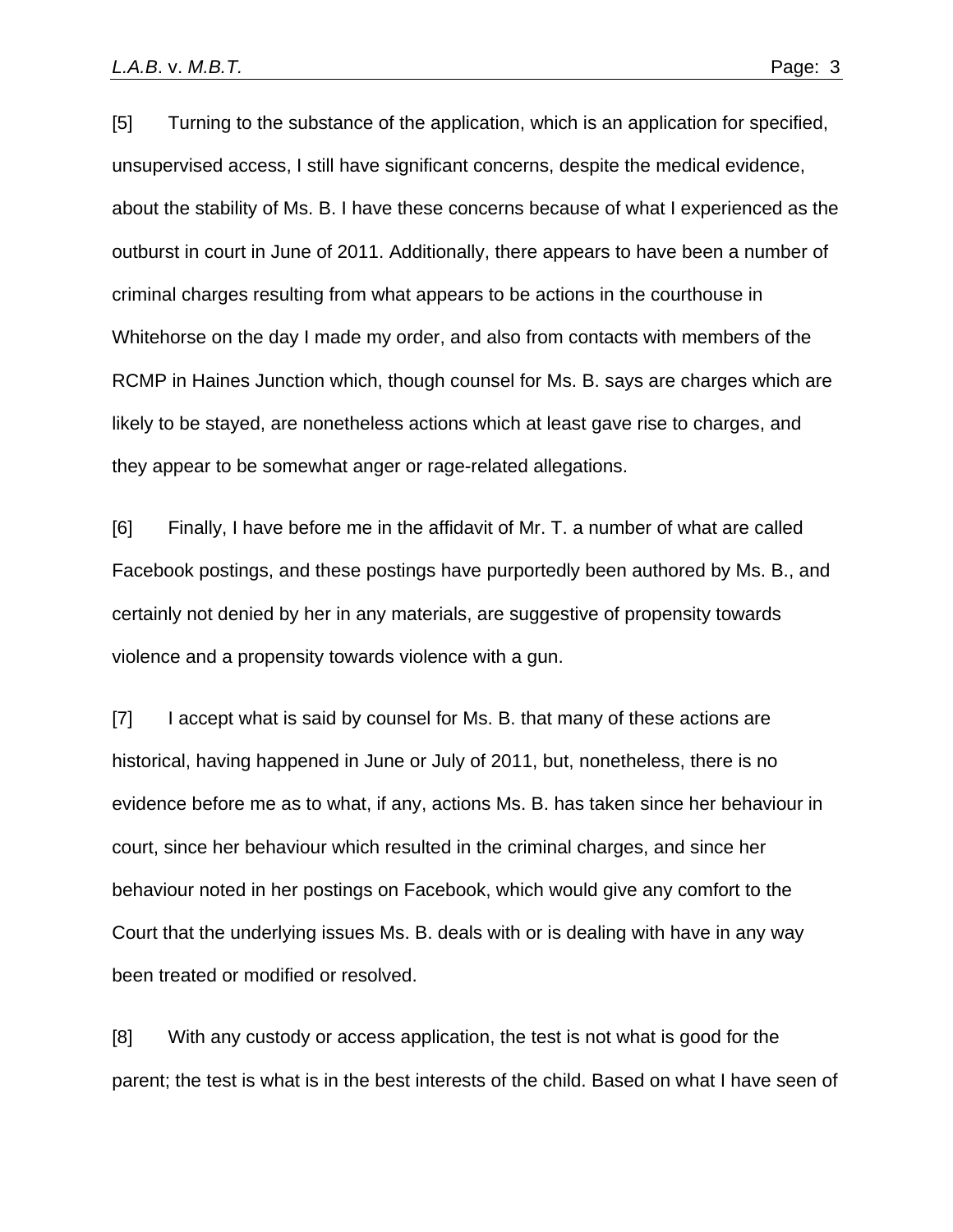Ms. B. in court and based on what the additional evidence about what Ms. B. has done outside of court since June satisfies me that it is not in this child's best interests to grant unsupervised access at this time.

[9] In addition to the behavioural concerns, there is limited information before the Court about where Ms. B. is living, what she plans to do, what plans she has for her daughter, and limited information that would deal with historical concerns such as Ms. B.'s past, taking of the daughter outside of the Yukon without Mr. T.'s permission, and Ms. B.'s living in British Columbia for a period of time as what she described to me at a preliminary court procedure as being a "political refugee."

[10] Additionally, I am satisfied, based on the materials before me, that Mr. T. has been responsible about access by Ms. B. to their daughter. Mr. T. sets out in his affidavit a mechanism that he has employed to determine if access is appropriate and, with slight modifications, I think his efforts at maintaining a relationship between daughter and mother and maintaining a safe relationship, and being primarily concerned about his daughter's safety, his actions are commendable in the approach that he has taken.

[11] I accept that his proposal is an appropriate order of the Court except to add a couple of provisions, and those provisions are designed to ensure that there is a regular and significant relationship between mother and daughter. I often say to people in court that children are busy and children's activities sometimes become a priority, but the most important activity for a child is, in my view, to have that child spend quality and reasonable time with each parent under circumstances which are conducive to the